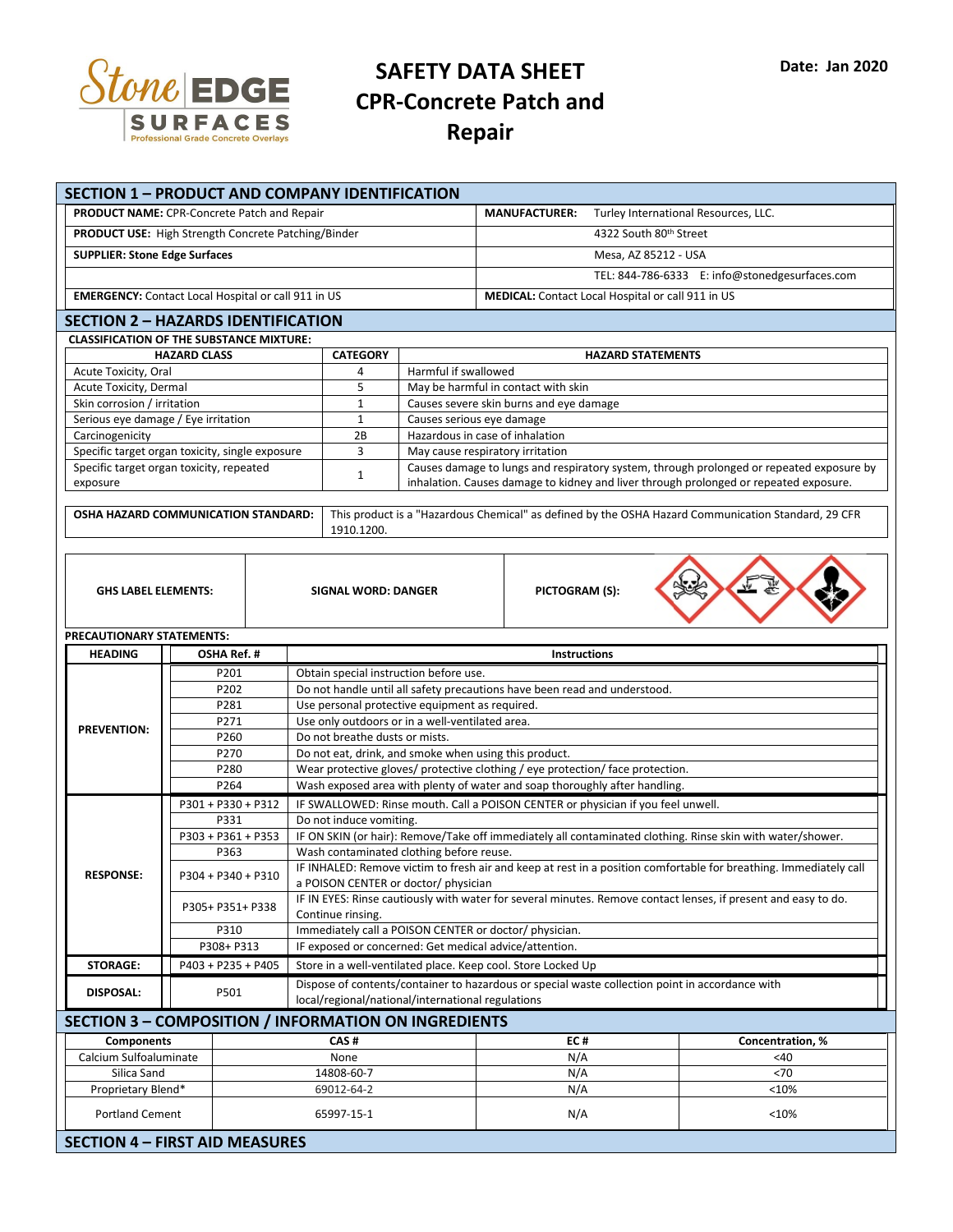| <b>EMERGENCY INFORMATION:</b>                                                                                                                                                                                                                                                                                                                                                                                                                           |                                                                                                                                                                                                                                                                                                                                                                                                                                                                                                                                                                                                                                                                                                                                                                                                                                                                                                                                                                                                                                                                                                                                                                                                                                                                                                   |       | <b>EYES:</b> Immediately flush eye thoroughly with water. Continue flushing eye for at least 15 minutes, including<br>under lids, to remove all particles. Call physician immediately.<br>SKIN: Wash skin with cool water and pH-neutral soap or a mild detergent. Seek medical treatment if irritation<br>or inflammation develops or persists. Seek immediate medical treatment in the event of burns.<br><b>INHALATION:</b> Remove person to fresh air. If breathing is difficult, administer oxygen. If not breathing, give<br>artificial respiration. Seek medical help if coughing and other symptoms do not subside. Inhalation of large<br>amounts of product requires immediate medical attention.<br>INGESTION: Do not induce vomiting. If conscious, have victim drink plenty of water and call a physician<br>immediately. |                                                                                                                                                                                                                        |                                         |                                    |  |  |  |
|---------------------------------------------------------------------------------------------------------------------------------------------------------------------------------------------------------------------------------------------------------------------------------------------------------------------------------------------------------------------------------------------------------------------------------------------------------|---------------------------------------------------------------------------------------------------------------------------------------------------------------------------------------------------------------------------------------------------------------------------------------------------------------------------------------------------------------------------------------------------------------------------------------------------------------------------------------------------------------------------------------------------------------------------------------------------------------------------------------------------------------------------------------------------------------------------------------------------------------------------------------------------------------------------------------------------------------------------------------------------------------------------------------------------------------------------------------------------------------------------------------------------------------------------------------------------------------------------------------------------------------------------------------------------------------------------------------------------------------------------------------------------|-------|----------------------------------------------------------------------------------------------------------------------------------------------------------------------------------------------------------------------------------------------------------------------------------------------------------------------------------------------------------------------------------------------------------------------------------------------------------------------------------------------------------------------------------------------------------------------------------------------------------------------------------------------------------------------------------------------------------------------------------------------------------------------------------------------------------------------------------------|------------------------------------------------------------------------------------------------------------------------------------------------------------------------------------------------------------------------|-----------------------------------------|------------------------------------|--|--|--|
| <b>SECTION 5 - FIREFIGHTING MEASURES</b>                                                                                                                                                                                                                                                                                                                                                                                                                |                                                                                                                                                                                                                                                                                                                                                                                                                                                                                                                                                                                                                                                                                                                                                                                                                                                                                                                                                                                                                                                                                                                                                                                                                                                                                                   |       |                                                                                                                                                                                                                                                                                                                                                                                                                                                                                                                                                                                                                                                                                                                                                                                                                                        |                                                                                                                                                                                                                        |                                         |                                    |  |  |  |
| SUITABLE EXTINGUISHING MEDIA:                                                                                                                                                                                                                                                                                                                                                                                                                           |                                                                                                                                                                                                                                                                                                                                                                                                                                                                                                                                                                                                                                                                                                                                                                                                                                                                                                                                                                                                                                                                                                                                                                                                                                                                                                   |       | Use an extinguishing agent suitable for the surrounding fire.                                                                                                                                                                                                                                                                                                                                                                                                                                                                                                                                                                                                                                                                                                                                                                          |                                                                                                                                                                                                                        |                                         |                                    |  |  |  |
| UNSUITABLE EXTINGUISHING MEDIA:                                                                                                                                                                                                                                                                                                                                                                                                                         |                                                                                                                                                                                                                                                                                                                                                                                                                                                                                                                                                                                                                                                                                                                                                                                                                                                                                                                                                                                                                                                                                                                                                                                                                                                                                                   |       | Do not use water jet and halogenated compounds                                                                                                                                                                                                                                                                                                                                                                                                                                                                                                                                                                                                                                                                                                                                                                                         |                                                                                                                                                                                                                        |                                         |                                    |  |  |  |
| SPECIFIC HAZARDS ARISING FROM THE                                                                                                                                                                                                                                                                                                                                                                                                                       |                                                                                                                                                                                                                                                                                                                                                                                                                                                                                                                                                                                                                                                                                                                                                                                                                                                                                                                                                                                                                                                                                                                                                                                                                                                                                                   |       |                                                                                                                                                                                                                                                                                                                                                                                                                                                                                                                                                                                                                                                                                                                                                                                                                                        | This product is non-flammable and non-combustible. Containers at risk from fire should be cooled with water                                                                                                            |                                         |                                    |  |  |  |
| <b>CHEMICAL:</b><br><b>HAZARDUS COMBUSTION PRODUCTS:</b>                                                                                                                                                                                                                                                                                                                                                                                                |                                                                                                                                                                                                                                                                                                                                                                                                                                                                                                                                                                                                                                                                                                                                                                                                                                                                                                                                                                                                                                                                                                                                                                                                                                                                                                   | None. | spray and, if possible, removed from the danger area.                                                                                                                                                                                                                                                                                                                                                                                                                                                                                                                                                                                                                                                                                                                                                                                  |                                                                                                                                                                                                                        |                                         |                                    |  |  |  |
|                                                                                                                                                                                                                                                                                                                                                                                                                                                         |                                                                                                                                                                                                                                                                                                                                                                                                                                                                                                                                                                                                                                                                                                                                                                                                                                                                                                                                                                                                                                                                                                                                                                                                                                                                                                   |       |                                                                                                                                                                                                                                                                                                                                                                                                                                                                                                                                                                                                                                                                                                                                                                                                                                        |                                                                                                                                                                                                                        |                                         |                                    |  |  |  |
| SPECIAL PROTECTIVE EQUIPMENT AND<br>PRECAUTIONS FOR FIRE-FIGHTERS:                                                                                                                                                                                                                                                                                                                                                                                      |                                                                                                                                                                                                                                                                                                                                                                                                                                                                                                                                                                                                                                                                                                                                                                                                                                                                                                                                                                                                                                                                                                                                                                                                                                                                                                   |       | Firefighters should wear full protective gear.                                                                                                                                                                                                                                                                                                                                                                                                                                                                                                                                                                                                                                                                                                                                                                                         |                                                                                                                                                                                                                        |                                         |                                    |  |  |  |
| <b>SECTION 6 - ACCIDENTAL RELEASE MEASURES</b>                                                                                                                                                                                                                                                                                                                                                                                                          |                                                                                                                                                                                                                                                                                                                                                                                                                                                                                                                                                                                                                                                                                                                                                                                                                                                                                                                                                                                                                                                                                                                                                                                                                                                                                                   |       |                                                                                                                                                                                                                                                                                                                                                                                                                                                                                                                                                                                                                                                                                                                                                                                                                                        |                                                                                                                                                                                                                        |                                         |                                    |  |  |  |
| <b>EMERGENCY PROCEDURES:</b>                                                                                                                                                                                                                                                                                                                                                                                                                            |                                                                                                                                                                                                                                                                                                                                                                                                                                                                                                                                                                                                                                                                                                                                                                                                                                                                                                                                                                                                                                                                                                                                                                                                                                                                                                   |       |                                                                                                                                                                                                                                                                                                                                                                                                                                                                                                                                                                                                                                                                                                                                                                                                                                        | Keep unnecessary and unprotected personnel from entering spill area. Do not touch or walk through spilled material.<br>Use exposure control and personal protection methods as described in Section 8. Ensure adequate |                                         |                                    |  |  |  |
| <b>PROTECTIVE EQUIPMENT:</b>                                                                                                                                                                                                                                                                                                                                                                                                                            |                                                                                                                                                                                                                                                                                                                                                                                                                                                                                                                                                                                                                                                                                                                                                                                                                                                                                                                                                                                                                                                                                                                                                                                                                                                                                                   |       |                                                                                                                                                                                                                                                                                                                                                                                                                                                                                                                                                                                                                                                                                                                                                                                                                                        |                                                                                                                                                                                                                        |                                         |                                    |  |  |  |
| PROPER METHODS OF CONTAINMENT:                                                                                                                                                                                                                                                                                                                                                                                                                          |                                                                                                                                                                                                                                                                                                                                                                                                                                                                                                                                                                                                                                                                                                                                                                                                                                                                                                                                                                                                                                                                                                                                                                                                                                                                                                   |       | ventilation/exhaust extraction. Avoid inhalation of dust and contact with skin and eyes during clean up.<br>Collect dry material using a scoop. Avoid actions that cause dust to become airborne. Do not dry sweep. Avoid<br>inhalation of dust and contact with skin. Vacuum dust with equipment fitted with HEPA filter and place in a<br>designated labeled waste container. If material is wet, scrape up wet material and place in an appropriate container.<br>Allow the material to dry before disposal. For major spills: approach from upwind. Prevent wind dispersal.                                                                                                                                                                                                                                                        |                                                                                                                                                                                                                        |                                         |                                    |  |  |  |
| <b>CLEANUP:</b>                                                                                                                                                                                                                                                                                                                                                                                                                                         |                                                                                                                                                                                                                                                                                                                                                                                                                                                                                                                                                                                                                                                                                                                                                                                                                                                                                                                                                                                                                                                                                                                                                                                                                                                                                                   |       |                                                                                                                                                                                                                                                                                                                                                                                                                                                                                                                                                                                                                                                                                                                                                                                                                                        | Seal the container(s), remove from spill area and properly dispose of the waste material in accordance with existing                                                                                                   |                                         |                                    |  |  |  |
| <b>ENVIRONMENTAL PRECAUTIONS:</b>                                                                                                                                                                                                                                                                                                                                                                                                                       |                                                                                                                                                                                                                                                                                                                                                                                                                                                                                                                                                                                                                                                                                                                                                                                                                                                                                                                                                                                                                                                                                                                                                                                                                                                                                                   |       | federal, state and local regulations.<br>Prevent from entering into soil, ditches, sewers, waterways and/or groundwater, basements or confined areas. Large<br>spills in waterways may be hazardous due to alkalinity of the certain components of the product. Inform the relevant<br>authorities if the product has accessed waterways or other natural areas. See Section 12 for more details.                                                                                                                                                                                                                                                                                                                                                                                                                                      |                                                                                                                                                                                                                        |                                         |                                    |  |  |  |
|                                                                                                                                                                                                                                                                                                                                                                                                                                                         |                                                                                                                                                                                                                                                                                                                                                                                                                                                                                                                                                                                                                                                                                                                                                                                                                                                                                                                                                                                                                                                                                                                                                                                                                                                                                                   |       |                                                                                                                                                                                                                                                                                                                                                                                                                                                                                                                                                                                                                                                                                                                                                                                                                                        |                                                                                                                                                                                                                        |                                         |                                    |  |  |  |
| <b>PRECAUTIONS FOR</b><br><b>SAFE HANDLING:</b>                                                                                                                                                                                                                                                                                                                                                                                                         | <b>SECTION 7 - HANDLING AND STORAGE</b><br>Do not breathe dust. Use adequate ventilation and/or dust collection methods. Use all available work practices to control dust exposures,<br>such as water sprays. Do not permit dust to collect on walls, floors, sills, ledges, machinery, or equipment. Avoid breakage of bagged<br>material or spills of bulk material. Wear appropriate respiratory, eye and skin protection. Avoid contact with skin and eyes. Wash hands<br>thoroughly after handling. Eating, drinking and smoking should be prohibited in areas where this material is handled, stored and<br>processed. Hands and/or face should be washed before eating, drinking and smoking and at the end of the shift. Remove contaminated<br>clothing and protective equipment before entering eating areas. Wash or vacuum clothing when becomes dusty. Persons with a history<br>of skin sensitization problems should not be employed in any process in which this product is used. Avoid exposure by obtaining and<br>following special instructions before use. Do not handle until all safety precautions have been read and understood.<br>Store in original or approved alternative container protected from direct sunlight in a dry, cool and well-ventilated area away from |       |                                                                                                                                                                                                                                                                                                                                                                                                                                                                                                                                                                                                                                                                                                                                                                                                                                        |                                                                                                                                                                                                                        |                                         |                                    |  |  |  |
| incompatible materials (see below for details) and food and drink. Keep container tightly closed and sealed until ready for use. Containers<br><b>PRECAUTIONS FOR</b><br><b>STORAGE:</b><br>that have been opened must be carefully resealed. Store bags to avoid accidental tearing, breaking, or bursting. Avoid windblown dust<br>by shielding or covering outdoor stockpiles. Protect from getting wet from atmospheric moisture and other sources. |                                                                                                                                                                                                                                                                                                                                                                                                                                                                                                                                                                                                                                                                                                                                                                                                                                                                                                                                                                                                                                                                                                                                                                                                                                                                                                   |       |                                                                                                                                                                                                                                                                                                                                                                                                                                                                                                                                                                                                                                                                                                                                                                                                                                        |                                                                                                                                                                                                                        |                                         |                                    |  |  |  |
| <b>INCOMPATIBILITIES:</b>                                                                                                                                                                                                                                                                                                                                                                                                                               |                                                                                                                                                                                                                                                                                                                                                                                                                                                                                                                                                                                                                                                                                                                                                                                                                                                                                                                                                                                                                                                                                                                                                                                                                                                                                                   |       | High heated areas, keep in cool, well ventilated areas                                                                                                                                                                                                                                                                                                                                                                                                                                                                                                                                                                                                                                                                                                                                                                                 |                                                                                                                                                                                                                        |                                         |                                    |  |  |  |
|                                                                                                                                                                                                                                                                                                                                                                                                                                                         |                                                                                                                                                                                                                                                                                                                                                                                                                                                                                                                                                                                                                                                                                                                                                                                                                                                                                                                                                                                                                                                                                                                                                                                                                                                                                                   |       |                                                                                                                                                                                                                                                                                                                                                                                                                                                                                                                                                                                                                                                                                                                                                                                                                                        |                                                                                                                                                                                                                        |                                         |                                    |  |  |  |
|                                                                                                                                                                                                                                                                                                                                                                                                                                                         |                                                                                                                                                                                                                                                                                                                                                                                                                                                                                                                                                                                                                                                                                                                                                                                                                                                                                                                                                                                                                                                                                                                                                                                                                                                                                                   |       | <b>SECTION 8 - PRECAUTIONS TO CONTROL EXPOSURE / PERSONAL PROTECTION</b>                                                                                                                                                                                                                                                                                                                                                                                                                                                                                                                                                                                                                                                                                                                                                               |                                                                                                                                                                                                                        |                                         |                                    |  |  |  |
| OSHA's PERMISSABLE EXPOSURE LIMITS (PEL)                                                                                                                                                                                                                                                                                                                                                                                                                |                                                                                                                                                                                                                                                                                                                                                                                                                                                                                                                                                                                                                                                                                                                                                                                                                                                                                                                                                                                                                                                                                                                                                                                                                                                                                                   |       |                                                                                                                                                                                                                                                                                                                                                                                                                                                                                                                                                                                                                                                                                                                                                                                                                                        | Cal/OSHA PEL                                                                                                                                                                                                           | <b>NIOSH REL</b>                        | <b>ACGIH 2017</b>                  |  |  |  |
| <b>COMPONENTS</b>                                                                                                                                                                                                                                                                                                                                                                                                                                       |                                                                                                                                                                                                                                                                                                                                                                                                                                                                                                                                                                                                                                                                                                                                                                                                                                                                                                                                                                                                                                                                                                                                                                                                                                                                                                   | CAS#  | <b>OSHA PEL</b><br>$mg/m^{3(e)}$                                                                                                                                                                                                                                                                                                                                                                                                                                                                                                                                                                                                                                                                                                                                                                                                       | 8-hour TWA,<br>mg/m <sup>3</sup>                                                                                                                                                                                       | Up to 10-hour TWA,<br>mg/m <sup>3</sup> | TLV 8hrs TWA,<br>mg/m <sup>3</sup> |  |  |  |
| N/A                                                                                                                                                                                                                                                                                                                                                                                                                                                     |                                                                                                                                                                                                                                                                                                                                                                                                                                                                                                                                                                                                                                                                                                                                                                                                                                                                                                                                                                                                                                                                                                                                                                                                                                                                                                   |       | No Data                                                                                                                                                                                                                                                                                                                                                                                                                                                                                                                                                                                                                                                                                                                                                                                                                                | N/A                                                                                                                                                                                                                    | N/A                                     | N/A                                |  |  |  |
| <b>ENGINEERING CONTROLS:</b>                                                                                                                                                                                                                                                                                                                                                                                                                            | applicable limits.                                                                                                                                                                                                                                                                                                                                                                                                                                                                                                                                                                                                                                                                                                                                                                                                                                                                                                                                                                                                                                                                                                                                                                                                                                                                                |       |                                                                                                                                                                                                                                                                                                                                                                                                                                                                                                                                                                                                                                                                                                                                                                                                                                        | Avoid actions that cause dust to become airborne. Use local exhaust or general dilution ventilation to control exposure within                                                                                         |                                         |                                    |  |  |  |
|                                                                                                                                                                                                                                                                                                                                                                                                                                                         |                                                                                                                                                                                                                                                                                                                                                                                                                                                                                                                                                                                                                                                                                                                                                                                                                                                                                                                                                                                                                                                                                                                                                                                                                                                                                                   |       |                                                                                                                                                                                                                                                                                                                                                                                                                                                                                                                                                                                                                                                                                                                                                                                                                                        |                                                                                                                                                                                                                        |                                         |                                    |  |  |  |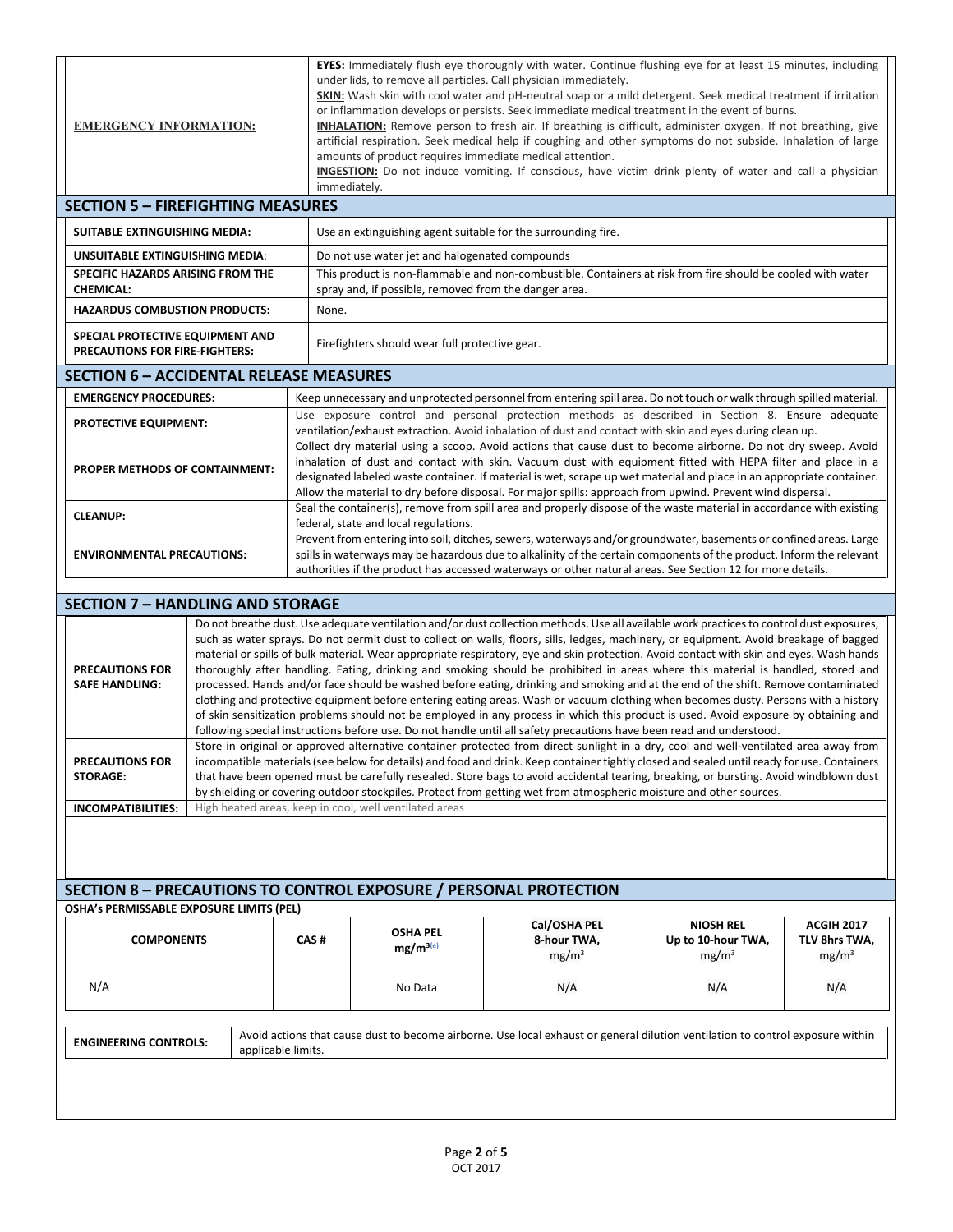| PERSONAL PROTECTIVE EQUIPMENT (PPE).                                                                                             |                              |                                                                                                                                     |  |                                                                              |               |                                                                                                                                    |  |  |  |
|----------------------------------------------------------------------------------------------------------------------------------|------------------------------|-------------------------------------------------------------------------------------------------------------------------------------|--|------------------------------------------------------------------------------|---------------|------------------------------------------------------------------------------------------------------------------------------------|--|--|--|
| Use local exhaust or general dilution ventilation to control dust levels below applicable exposure limits. Minimize dispersal of |                              |                                                                                                                                     |  |                                                                              |               |                                                                                                                                    |  |  |  |
| <b>RESPIRATORY PROTECTION:</b>                                                                                                   |                              | dust into air. If local or general ventilation is not adequate to control dust levels below applicable exposure limits or when dust |  |                                                                              |               |                                                                                                                                    |  |  |  |
|                                                                                                                                  |                              | causes irritation or discomfort, use MSHA/NIOSH approved respirators.                                                               |  |                                                                              |               |                                                                                                                                    |  |  |  |
|                                                                                                                                  |                              | Wear safety glasses with side shields or goggles to avoid contact with eyes. In extreme dusty environments and unpredictable        |  |                                                                              |               |                                                                                                                                    |  |  |  |
| <b>EYE PROTECTION:</b>                                                                                                           |                              | environments, wear tight fitting unvented or indirectly vented goggles to avoid eye irritation or injury. Contact lenses should     |  |                                                                              |               |                                                                                                                                    |  |  |  |
|                                                                                                                                  |                              |                                                                                                                                     |  | not be worn when handling cement or cement containing products.              |               |                                                                                                                                    |  |  |  |
| <b>SKIN PROTECTION:</b>                                                                                                          |                              |                                                                                                                                     |  |                                                                              |               | Wear impervious abrasion and alkali-resistant gloves, boots, long sleeve shirt, long pants or other protective clothing to prevent |  |  |  |
| skin contact. Wash Hands with Soap and Water.                                                                                    |                              |                                                                                                                                     |  |                                                                              |               |                                                                                                                                    |  |  |  |
| <b>SECTION 9 - PHYSICAL AND CHEMICAL PROPERTIES</b>                                                                              |                              |                                                                                                                                     |  |                                                                              |               |                                                                                                                                    |  |  |  |
| <b>VISCOSITY</b>                                                                                                                 |                              | Not Applicable                                                                                                                      |  | <b>APPERANCE:</b>                                                            |               | Fine Powder, grey powder                                                                                                           |  |  |  |
| <b>ODOR &amp; ODOR THRESHOLD:</b>                                                                                                |                              | Odorless                                                                                                                            |  | <b>FLASH POINT:</b>                                                          |               | Not Applicable, Not Flammable                                                                                                      |  |  |  |
| <b>BOILING POINT:</b>                                                                                                            | N/A                          |                                                                                                                                     |  | <b>MELTING POINT:</b>                                                        |               | N/A                                                                                                                                |  |  |  |
| <b>EVAPORATION RATE:</b>                                                                                                         |                              | Not Applicable                                                                                                                      |  | <b>FLAMMABILITY (SOLID/GAS)</b>                                              |               | Not Applicable                                                                                                                     |  |  |  |
| <b>VAPOR PRESSURE:</b>                                                                                                           |                              | Not applicable                                                                                                                      |  | pH (IN WATER): (ASTM D 1293-95)                                              |               | N/A                                                                                                                                |  |  |  |
| <b>VAPOR DENSITY:</b>                                                                                                            |                              | Not applicable                                                                                                                      |  | <b>SOLUBILITY IN WATER:</b>                                                  |               | Slightly (0.1%-1.0%)                                                                                                               |  |  |  |
| <b>RELATIVE DENSITY</b>                                                                                                          |                              | Not Applicable                                                                                                                      |  | <b>UPPER/LOWER FLAMMABILITY</b>                                              |               | Not Flammable, Not Explosive                                                                                                       |  |  |  |
| <b>PARTITION COEFFICIENT:</b>                                                                                                    |                              | Not Applicable                                                                                                                      |  | <b>AUTO IGNITION TEMPERATURE</b>                                             |               | Not Flammable                                                                                                                      |  |  |  |
| <b>SECTION 10 - STABILITY AND REACTIVITY</b>                                                                                     |                              |                                                                                                                                     |  |                                                                              |               |                                                                                                                                    |  |  |  |
| <b>CHEMICAL STABILITY:</b>                                                                                                       |                              |                                                                                                                                     |  | Product is stable under recommended storage conditions. Keep dry until used. |               |                                                                                                                                    |  |  |  |
|                                                                                                                                  | Hazardous Polymerization:    |                                                                                                                                     |  |                                                                              | none          |                                                                                                                                    |  |  |  |
| <b>CHEMICAL REACTIVITY:</b>                                                                                                      | <b>Corrosion to Metals:</b>  |                                                                                                                                     |  |                                                                              | Not Avaliable |                                                                                                                                    |  |  |  |
|                                                                                                                                  | <b>Oxidizing Properties:</b> |                                                                                                                                     |  |                                                                              | Not Avaliable |                                                                                                                                    |  |  |  |
| <b>CONDITIONS TO</b>                                                                                                             |                              |                                                                                                                                     |  |                                                                              |               |                                                                                                                                    |  |  |  |
| <b>AVOID:</b>                                                                                                                    |                              | Avoid generation of dust.                                                                                                           |  |                                                                              |               |                                                                                                                                    |  |  |  |
| <b>INCOMPATIBILITY:</b>                                                                                                          |                              |                                                                                                                                     |  |                                                                              |               | Not recommended for applying in 50 f or below, the product may not cure evenly causing cracking.                                   |  |  |  |
|                                                                                                                                  |                              |                                                                                                                                     |  |                                                                              |               |                                                                                                                                    |  |  |  |
| <b>DECOMPOSITION:</b>                                                                                                            | <b>HAZARDOUS</b><br>N/A      |                                                                                                                                     |  |                                                                              |               |                                                                                                                                    |  |  |  |
|                                                                                                                                  |                              |                                                                                                                                     |  |                                                                              |               |                                                                                                                                    |  |  |  |
| <b>SECTION 11 - TOXOCOLOGY INFORMATION</b>                                                                                       |                              |                                                                                                                                     |  |                                                                              |               |                                                                                                                                    |  |  |  |
|                                                                                                                                  |                              |                                                                                                                                     |  |                                                                              |               |                                                                                                                                    |  |  |  |
| LIKELY ROUTES OF EXPOSURE:                                                                                                       |                              | Skin and Eye Contact, Inhalation and Ingestion.                                                                                     |  |                                                                              |               |                                                                                                                                    |  |  |  |
|                                                                                                                                  |                              |                                                                                                                                     |  |                                                                              |               |                                                                                                                                    |  |  |  |
| <b>SYMPTOMS OF EXPOSURE:</b>                                                                                                     |                              |                                                                                                                                     |  |                                                                              |               |                                                                                                                                    |  |  |  |
|                                                                                                                                  |                              |                                                                                                                                     |  |                                                                              |               | Harmful if swallowed. Adverse symptoms may include burns to mouth, throat and stomach, abdominal pain,                             |  |  |  |
| <b>INGESTION:</b>                                                                                                                |                              |                                                                                                                                     |  |                                                                              |               | nausea and diarrhea. Although inadvertent ingestion of small quantities of wet concrete or its dry ingredients                     |  |  |  |
|                                                                                                                                  |                              | are not known to be harmful, ingestion of larger quantities can be harmful and requires immediate medical<br>attention              |  |                                                                              |               |                                                                                                                                    |  |  |  |

|                 |                                                                                     | attention                                                                                                                                                                                                                                                 |  |  |  |  |
|-----------------|-------------------------------------------------------------------------------------|-----------------------------------------------------------------------------------------------------------------------------------------------------------------------------------------------------------------------------------------------------------|--|--|--|--|
|                 | <b>INHALATION:</b>                                                                  | May cause respiratory tract irritation and coughing. Ingredients may contain trace amounts of crystalline silica.<br>Exposure to these ingredients in excess of the applicable TLV or PEL (see Section 2) may cause or aggravate<br>other lung conditions |  |  |  |  |
| <b>ACUTE</b>    | <b>SKIN CORROSION</b><br><b>SKIN IRRITATION</b>                                     | Acute Skin Irritation.                                                                                                                                                                                                                                    |  |  |  |  |
| <b>TOXICITY</b> | <b>SERIOUS EYE DAMAGE &amp;</b><br><b>IRRITATION</b>                                | Adverse symptoms may include tearing, redness, pain and in the worst-case blindness. Dust may cause<br>abrasion of the cornea.                                                                                                                            |  |  |  |  |
|                 | <b>SPECIFIC TARGET ORGAN</b><br><b>GENERAL TOXICITY:</b><br><b>SINGLE EXPOSURE:</b> | This product contains components that may cause respiratory tract irritation after single exposure.                                                                                                                                                       |  |  |  |  |
|                 | <b>SPECIFIC TARGET ORGAN</b><br><b>GENERAL TOXICITY:</b><br><b>REPEAT EXPOSURE</b>  | Lungs-                                                                                                                                                                                                                                                    |  |  |  |  |
|                 | <b>ASPIRATION HAZARD:</b>                                                           | Not an aspiration hazard.                                                                                                                                                                                                                                 |  |  |  |  |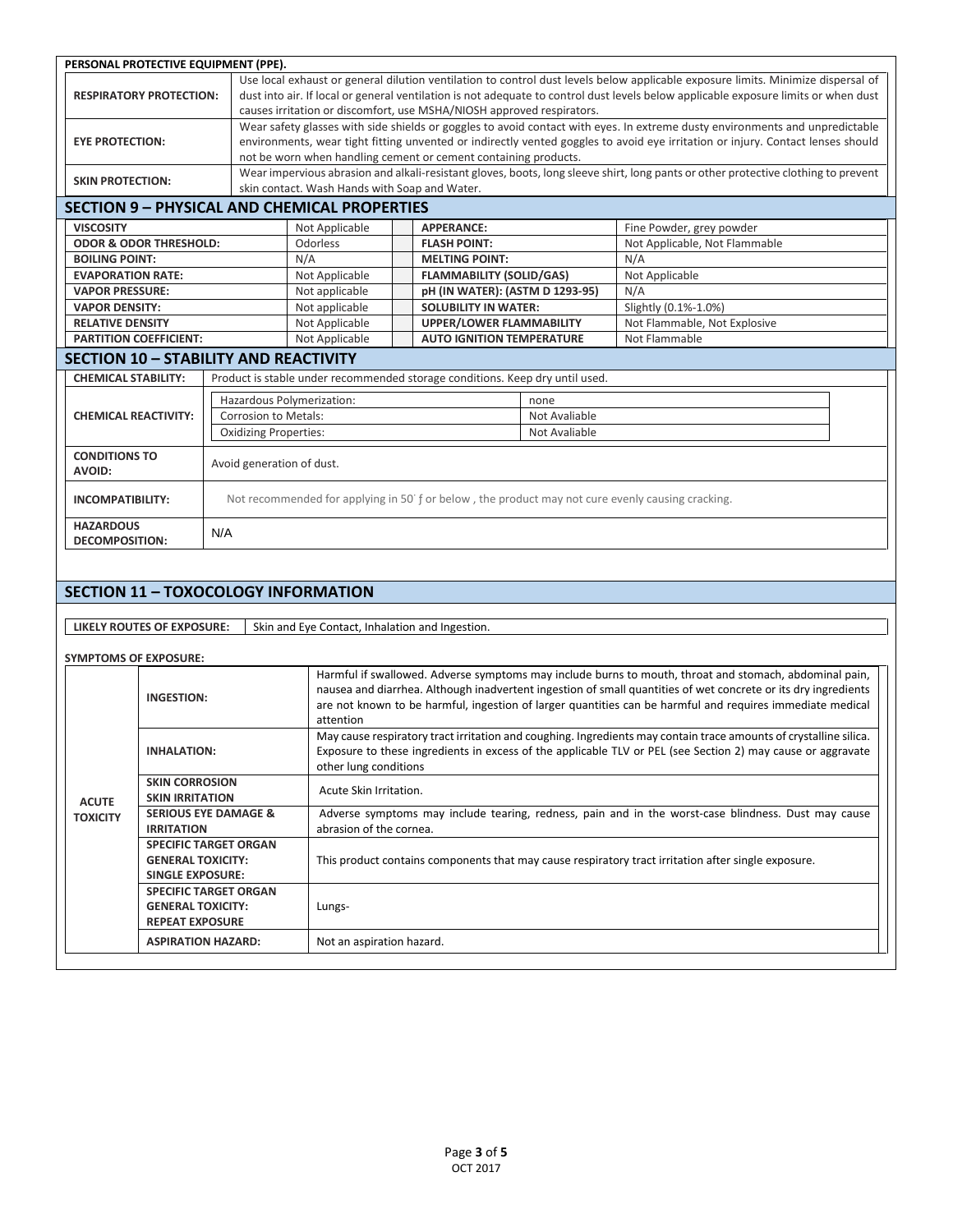|                                                     | <b>Respiratory and</b><br><b>Skin Sensitizer:</b> |  | This product contains trace amounts of chemical (impurity) that is reported to be a skin sensitizer: present in Portland<br>Cement at level <0.1% |                                                                                                                                                                                                                               |                                                                                            |                    |                                                                                                                                                                                                                                                                      |  |  |  |
|-----------------------------------------------------|---------------------------------------------------|--|---------------------------------------------------------------------------------------------------------------------------------------------------|-------------------------------------------------------------------------------------------------------------------------------------------------------------------------------------------------------------------------------|--------------------------------------------------------------------------------------------|--------------------|----------------------------------------------------------------------------------------------------------------------------------------------------------------------------------------------------------------------------------------------------------------------|--|--|--|
|                                                     | <b>Generative Cell</b>                            |  |                                                                                                                                                   |                                                                                                                                                                                                                               |                                                                                            |                    |                                                                                                                                                                                                                                                                      |  |  |  |
|                                                     | Mutagenicity                                      |  |                                                                                                                                                   |                                                                                                                                                                                                                               | Risk to humans is not expected from exposure to this product                               |                    |                                                                                                                                                                                                                                                                      |  |  |  |
|                                                     |                                                   |  |                                                                                                                                                   |                                                                                                                                                                                                                               |                                                                                            |                    |                                                                                                                                                                                                                                                                      |  |  |  |
| <b>CHRONIC</b>                                      |                                                   |  |                                                                                                                                                   |                                                                                                                                                                                                                               |                                                                                            | IARC:              | Group 1 (Carcinogenic to humans)                                                                                                                                                                                                                                     |  |  |  |
| <b>TOXICITY</b>                                     |                                                   |  |                                                                                                                                                   | This product contains                                                                                                                                                                                                         | Silica                                                                                     | NTP:               | Known to be a Human Carcinogen (Respirable size)                                                                                                                                                                                                                     |  |  |  |
|                                                     | Carcinogenicity:                                  |  |                                                                                                                                                   | components reported                                                                                                                                                                                                           |                                                                                            | ACGIH:             | (Quartz)(Not Available)                                                                                                                                                                                                                                              |  |  |  |
|                                                     |                                                   |  |                                                                                                                                                   | to be carcinogenic to<br>humans. Group 1).                                                                                                                                                                                    |                                                                                            | NIOSH:             | Classified A2 (Suspected for Human)                                                                                                                                                                                                                                  |  |  |  |
|                                                     |                                                   |  |                                                                                                                                                   |                                                                                                                                                                                                                               |                                                                                            |                    |                                                                                                                                                                                                                                                                      |  |  |  |
|                                                     |                                                   |  |                                                                                                                                                   |                                                                                                                                                                                                                               |                                                                                            |                    |                                                                                                                                                                                                                                                                      |  |  |  |
|                                                     |                                                   |  |                                                                                                                                                   |                                                                                                                                                                                                                               |                                                                                            |                    |                                                                                                                                                                                                                                                                      |  |  |  |
| <b>Reproductive Toxicity:</b>                       |                                                   |  |                                                                                                                                                   | Risk to humans is not expected from exposure to this product.                                                                                                                                                                 |                                                                                            |                    |                                                                                                                                                                                                                                                                      |  |  |  |
| <b>General Product Warning:</b>                     |                                                   |  |                                                                                                                                                   | May cause cancer. Prolonged exposure can effect target organ(lungs).                                                                                                                                                          |                                                                                            |                    |                                                                                                                                                                                                                                                                      |  |  |  |
|                                                     |                                                   |  |                                                                                                                                                   | <b>SECTIONS 12 - ECOLOGICAL INFORMATION</b>                                                                                                                                                                                   |                                                                                            |                    |                                                                                                                                                                                                                                                                      |  |  |  |
| <b>ECOTOXICITY</b>                                  |                                                   |  |                                                                                                                                                   |                                                                                                                                                                                                                               |                                                                                            |                    | Not classified as environmentally hazardous. However, this does not exclude the possibility that large or frequent spills                                                                                                                                            |  |  |  |
| PERSISTENCE AND DEGRADABILITY:                      |                                                   |  |                                                                                                                                                   | can have a harmful or damaging effect on the environment.                                                                                                                                                                     |                                                                                            |                    | No information available for the product, believed to be not readily biodegradable by OECD criteria.                                                                                                                                                                 |  |  |  |
| <b>BIOACCUMULATIVE POTENTIAL:</b>                   |                                                   |  |                                                                                                                                                   |                                                                                                                                                                                                                               |                                                                                            |                    | No information is available for the product, but it is believed that no significant accumulation in organisms is expected                                                                                                                                            |  |  |  |
| <b>MOBILITY IN SOIL:</b>                            |                                                   |  |                                                                                                                                                   |                                                                                                                                                                                                                               |                                                                                            |                    | No information is available for the product, but it is believed that mobility in soil is not expected                                                                                                                                                                |  |  |  |
| <b>OTHER ADVERSE EFFECTS:</b>                       |                                                   |  |                                                                                                                                                   | No information is available for the product                                                                                                                                                                                   |                                                                                            |                    |                                                                                                                                                                                                                                                                      |  |  |  |
|                                                     |                                                   |  |                                                                                                                                                   | <b>SECTION 13 - DISPOSAL CONSIDERATIONS</b>                                                                                                                                                                                   |                                                                                            |                    |                                                                                                                                                                                                                                                                      |  |  |  |
|                                                     |                                                   |  |                                                                                                                                                   |                                                                                                                                                                                                                               |                                                                                            |                    | The generation of waste should be avoided or minimized wherever possible. If product becomes a waste, it does not meet criteria of                                                                                                                                   |  |  |  |
| PRODUCT DISPOSAL:                                   |                                                   |  |                                                                                                                                                   |                                                                                                                                                                                                                               |                                                                                            |                    | hazardous waste as defined in 40 CFR 261, Subpart C and D. Do not discharge or dump material into sewer system, the ground or<br>bodies of water. Spill cleanup residues may still be subject to RCRA storage and disposal requirements. Dispose waste in compliance |  |  |  |
|                                                     |                                                   |  |                                                                                                                                                   |                                                                                                                                                                                                                               |                                                                                            |                    | with local, state and federal regulations via licensed waste disposal contractor. See Section 7 for Handling Procedures. See Section 8                                                                                                                               |  |  |  |
|                                                     |                                                   |  |                                                                                                                                                   | for Personal Protective Equipment recommendations                                                                                                                                                                             |                                                                                            |                    |                                                                                                                                                                                                                                                                      |  |  |  |
| <b>CONTAINER DISPOSAL:</b>                          |                                                   |  |                                                                                                                                                   |                                                                                                                                                                                                                               |                                                                                            |                    | Even after emptying, container may retain residues. Containers should be completely emptied and safely stored until appropriately                                                                                                                                    |  |  |  |
|                                                     |                                                   |  |                                                                                                                                                   | <b>SECTION 14 - TRANSPORTATION CONSIDERATIONS</b>                                                                                                                                                                             |                                                                                            |                    | reconditioned or dispose of (contents/container) in accordance with local/regional/national/international regulations.                                                                                                                                               |  |  |  |
| Land transport, U.S. DOT:                           |                                                   |  |                                                                                                                                                   | Non-Regulated                                                                                                                                                                                                                 |                                                                                            |                    |                                                                                                                                                                                                                                                                      |  |  |  |
| Sea transport, IMDG                                 |                                                   |  |                                                                                                                                                   | Non-Regulated                                                                                                                                                                                                                 |                                                                                            |                    |                                                                                                                                                                                                                                                                      |  |  |  |
| Air transport, IATA/ICAO:                           |                                                   |  |                                                                                                                                                   | Non-Regulated                                                                                                                                                                                                                 |                                                                                            |                    |                                                                                                                                                                                                                                                                      |  |  |  |
|                                                     |                                                   |  |                                                                                                                                                   |                                                                                                                                                                                                                               |                                                                                            |                    | SECTION 15 - REGULATORY INFORMATION (Non-Mandatory Section as per OSHA: Not a Complete List)                                                                                                                                                                         |  |  |  |
| <b>U.S. REGULATIONS</b><br><b>OSHA HCS:</b>         |                                                   |  |                                                                                                                                                   |                                                                                                                                                                                                                               |                                                                                            |                    |                                                                                                                                                                                                                                                                      |  |  |  |
| <b>TSCA REGULATIONS:</b>                            |                                                   |  |                                                                                                                                                   | This product is a "Hazardous Chemical" as defined by the OSHA Hazard Communication Standard, 29CFR 1910.1200.<br>All components of this product are listed or are exempt from TSCA Inventory requirements under 40 CFR 720.30 |                                                                                            |                    |                                                                                                                                                                                                                                                                      |  |  |  |
| EPCRA Section 302 (40 CFR Part 355)                 |                                                   |  |                                                                                                                                                   | (Emergency Response Planning, Extremely Hazardous Substance): No components are subject to the reporting.                                                                                                                     |                                                                                            |                    |                                                                                                                                                                                                                                                                      |  |  |  |
| EPCRA Section 304 (40 CFR Part 355                  |                                                   |  |                                                                                                                                                   |                                                                                                                                                                                                                               | (Emergency Release Notification Requirements): No components are subject to the reporting. |                    |                                                                                                                                                                                                                                                                      |  |  |  |
| EPCRA Sections 311 & 312                            |                                                   |  |                                                                                                                                                   |                                                                                                                                                                                                                               |                                                                                            |                    | (Hazardous Chemical Inventory Reporting, Hazard Categories): Acute Health Hazard, Chronic Health Hazard                                                                                                                                                              |  |  |  |
| EPCRA Section 313 40 CFR Part 372)                  |                                                   |  |                                                                                                                                                   |                                                                                                                                                                                                                               |                                                                                            |                    | (Toxic Chemical Release Inventory Reporting): No components or impurities of this product are present above De                                                                                                                                                       |  |  |  |
|                                                     |                                                   |  |                                                                                                                                                   | Minimis level and therefore do not require reporting.<br>(Hazardous Substances Release Notification): No components are subject to the reporting. Some of the components                                                      |                                                                                            |                    |                                                                                                                                                                                                                                                                      |  |  |  |
| <b>CERCLA Sections 102-103</b><br>(40 CFR Part 302) |                                                   |  |                                                                                                                                                   |                                                                                                                                                                                                                               |                                                                                            |                    | contain trace amounts of the following chemicals that require reporting if a criterion of reportable quantity is fulfilled:                                                                                                                                          |  |  |  |
|                                                     |                                                   |  |                                                                                                                                                   |                                                                                                                                                                                                                               |                                                                                            |                    | Fine Mineral Fibers of average diameter ≤1µm (including Crystalline Silica, CAS #: 14808-60-7 with diameter ≤1µm)                                                                                                                                                    |  |  |  |
| <b>CLEAN AIR ACT</b>                                |                                                   |  |                                                                                                                                                   |                                                                                                                                                                                                                               |                                                                                            |                    | Ozone Depleting Substances (ODS): This product does not contain and is not manufactured with ozone depleting substances.                                                                                                                                             |  |  |  |
| <b>COMPONENT ANALYSIS - STATE</b>                   |                                                   |  |                                                                                                                                                   | Hazardous Air Pollutants, OSHA, Section 112(b), Table Z-1 and Table Z-3:                                                                                                                                                      |                                                                                            |                    |                                                                                                                                                                                                                                                                      |  |  |  |
| <b>STATE</b>                                        |                                                   |  |                                                                                                                                                   |                                                                                                                                                                                                                               |                                                                                            | <b>INFORMATION</b> |                                                                                                                                                                                                                                                                      |  |  |  |
| CA                                                  |                                                   |  |                                                                                                                                                   |                                                                                                                                                                                                                               |                                                                                            |                    | The following statement(s) are provided under the California Safe Drinking Water and Toxic Enforcement Act of 1986 (Proposition 65):                                                                                                                                 |  |  |  |
|                                                     |                                                   |  |                                                                                                                                                   |                                                                                                                                                                                                                               |                                                                                            |                    | WARNING! This product contains chemicals known to the state of California to cause cancer, birth defects, or other reproductive harm.                                                                                                                                |  |  |  |
|                                                     |                                                   |  |                                                                                                                                                   |                                                                                                                                                                                                                               |                                                                                            |                    |                                                                                                                                                                                                                                                                      |  |  |  |
|                                                     |                                                   |  |                                                                                                                                                   |                                                                                                                                                                                                                               |                                                                                            |                    |                                                                                                                                                                                                                                                                      |  |  |  |
|                                                     |                                                   |  |                                                                                                                                                   |                                                                                                                                                                                                                               |                                                                                            |                    |                                                                                                                                                                                                                                                                      |  |  |  |
|                                                     |                                                   |  |                                                                                                                                                   |                                                                                                                                                                                                                               |                                                                                            |                    |                                                                                                                                                                                                                                                                      |  |  |  |
|                                                     |                                                   |  |                                                                                                                                                   |                                                                                                                                                                                                                               |                                                                                            |                    |                                                                                                                                                                                                                                                                      |  |  |  |
|                                                     |                                                   |  |                                                                                                                                                   |                                                                                                                                                                                                                               |                                                                                            |                    |                                                                                                                                                                                                                                                                      |  |  |  |
|                                                     |                                                   |  |                                                                                                                                                   |                                                                                                                                                                                                                               |                                                                                            |                    |                                                                                                                                                                                                                                                                      |  |  |  |
|                                                     |                                                   |  |                                                                                                                                                   |                                                                                                                                                                                                                               |                                                                                            |                    |                                                                                                                                                                                                                                                                      |  |  |  |